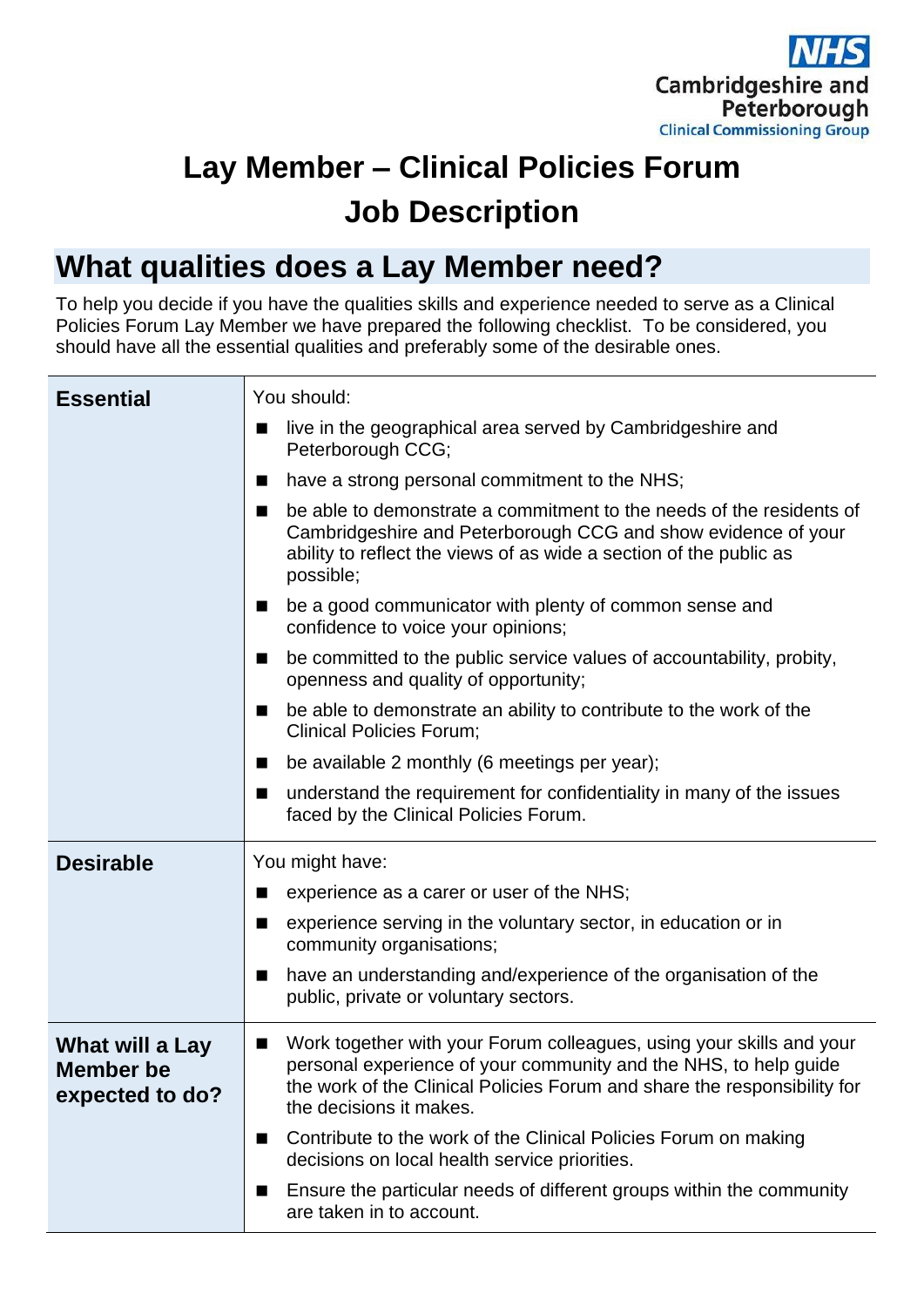# **What will being a Lay Member involve?**

# **Some questions you may have**

# **What kind of person would make a good Lay Member?**

Someone with a very real interest in health in general and in improving local health care in particular. Someone who can take a broad view of the needs and relative priorities of the local community and who can genuinely represent - or at least has access to - the views of local people. You will need to be confident about expressing your own opinions and robust enough to cope with possible public unease with some of the decisions you may make as a Clinical Policies Forum member. This will mean that you will need the ability to understand the sometimes complex issues that confront the NHS. You will require no specific qualifications for this role, but you will need flexibility, excellent communication skills and a desire to "make a difference".

### **How much time would I need to devote to the Clinical Policies Forum?**

It is difficult to be precise, but if you add up the hours spent in meetings and in preparation, it will probably amount to the equivalent of 1- 1 /<sup>2</sup> days per quarter. Meetings are held every other month (starting in January) and last for approximately 2 hours.

# **What sort of experience should I have?**

Ideally, you should have some understanding of how organisations work and in particular of how meetings are run. This experience might have been gained through your involvement with community groups, schools representative bodies, voluntary organisations and charities, business or industry.

#### **Who else is on the Clinical Policies Forum?**

The Clinical Priorities Forum is made up of the following members:

- 3 GP members
- 3 Hospital Consultant members
- 1 Mental Health Care representative (attends when issues of direct relevance are under discussion)
- Up to 3 allied health professional members
- 3 Patient Forum members (lay members)
- 2 General Lay Members
- 1 CCG Commissioning member
- 1 CCG Clinical Lead member
- 1 Public Health member
- 1 Ethicist member
- Healthwatch Cambridgeshire and Peterborough representative

Clinical Policies Forum meetings are not held in public.

#### **Who would I be representing?**

Your voice will be one of several representing the non-medical view. Clearly, you cannot be expected to speak for all the people who in your area. Nevertheless, it is hoped that the Lay Member will bring not only their own very valuable perspective to the Forum deliberations, but will also, through a variety of contacts and networks, be able to reflect current public views and concerns. You might like to think about the Lay Member role as the person who consciously considers how any decisions might appear or feel to members of the public. This is clearly not the sole prerogative of the Lay Member because other people within the Forum will undoubtedly have their own sensitivities and perceptions.

# **Will I be able to continue with my current job?**

This will clearly depend upon your current employer's policy on such appointments (eg for employees who are also JPs or who serve on Parole Boards and school governors). You must bear in mind that as far as possible, meetings will be held during the working day.